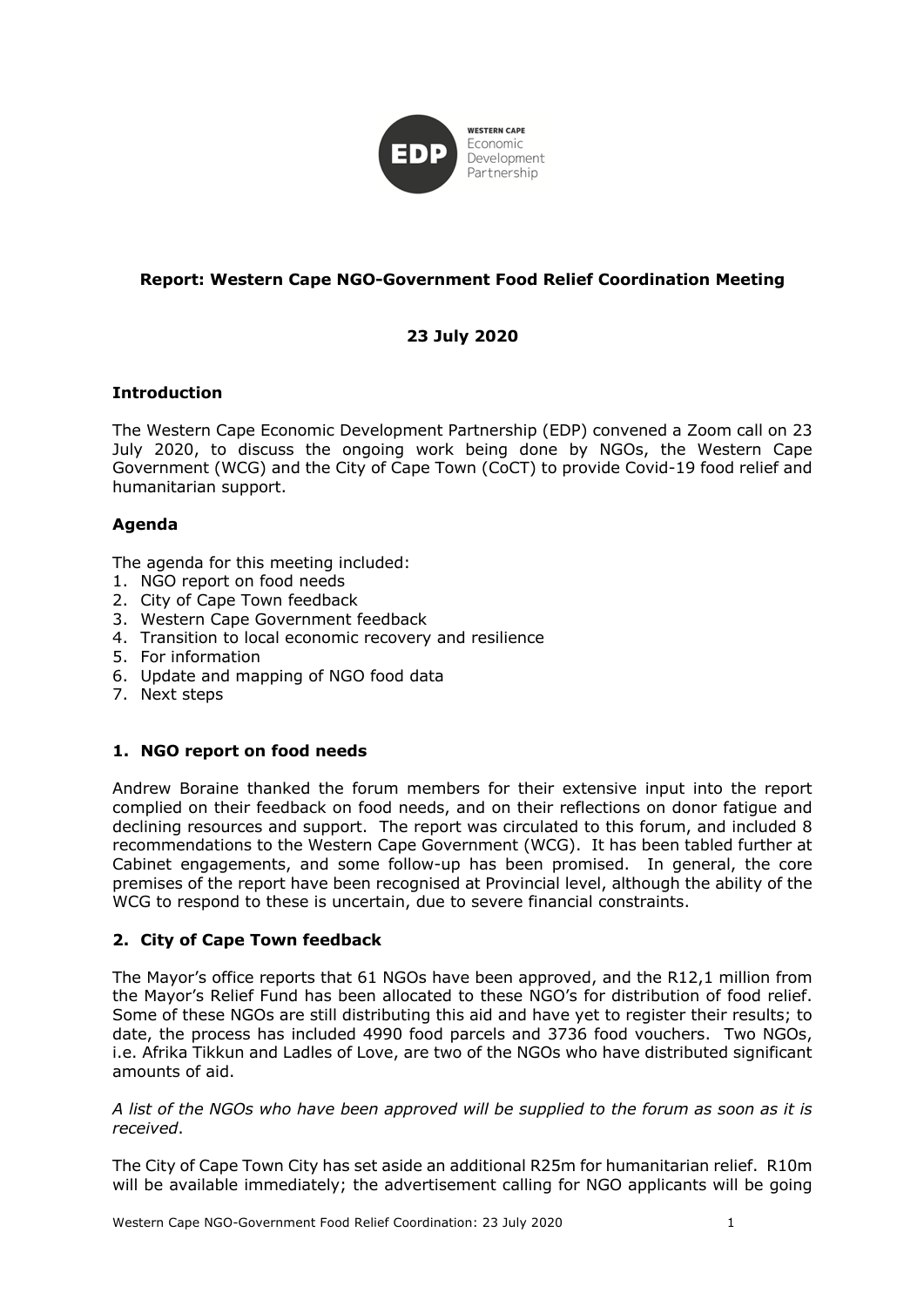out in two weeks' time. 80% of the funding allocated will have to go to food kitchens, with the remaining 20% being designated for PPE at these kitchens.

The remaining R15m will form part of the February 2021 allocation. It should be noted that all CCT funding in this sense is limited to the Cape Town Metro, and so is not reflected in the rural areas.

*A number of forum members had questions and issues relating to the processes around the current Mayor's Relief Fund allocations. These questions should be directed to Luzuko Mdunyelwa at Luzuko.mdunyelwa@capetown.gov.za.* 

#### **3. Western Cape Government feedback**

#### *Masks:*

The WCG has started mask activation in the hot spots, and have found mask adherence rates as low as 10% in some communities. They have also partnered with the private sector (Old Mutual and Sanlam to date) on further activation activities.

There is a request to this forum for ideas and learnings on how to change behaviour around masks.

- The 'nudge factor' in formal shopping areas ('No entry without a mask) is effective: how does one replicate this effect in less formal shopping environments?
- How are food relief schemes effecting mask adherence, recognising that many receiving food relief are unable to afford masks?
- How does one capitalise on the behaviour change that schools are effecting regarding wearing masks?

*Forum members (and others) who are struggling to access masks should get in touch with Jacqui Boulle of the WCG (recognising that there is a lag in supplying) at Jacqueline.Boulle@westerncape.gov.za. In addition, forum members who have insights or learnings on mask adherence behaviour change, are similarly requested to contact Jacqui.*

#### *National thinking on food relief:*

A recent National Income Dynamics Study Coronavirus Rapid Mobile Survey (NIDS-CRAM) has verified increased hunger due to lockdown and economic contraction, as well as the fact that special relief grants have not yet had an impact. There is a new proposal by the National Department of Social Development for continued food relief, and for a further 3 months of funding be made available (of which R16m would be allocated to the Western Cape). This proposal has been put to the Solidarity Fund and National Treasury, but no confirmation has been received yet.

#### *Provincial food relief:*

The Provincial Department of Social Development and the Provincial Treasury are working on a contingency amount of funding, based on input from this forum correlated with DSD offices and clinics. This has yet to be agreed.

In the interim, a further R3 – 4m is available and will be applied to areas of greatest need. DSD is currently correlating inputs from NGOs with data from Provincial clinics and social development offices.

#### **School feeding schemes:**

Currently, 80 - 90 000 learners a day are receiving food at 700 schools through these schemes. This is a lower number than pre-lockdown, owing to not all grades having gone back to school, as well as transport issues.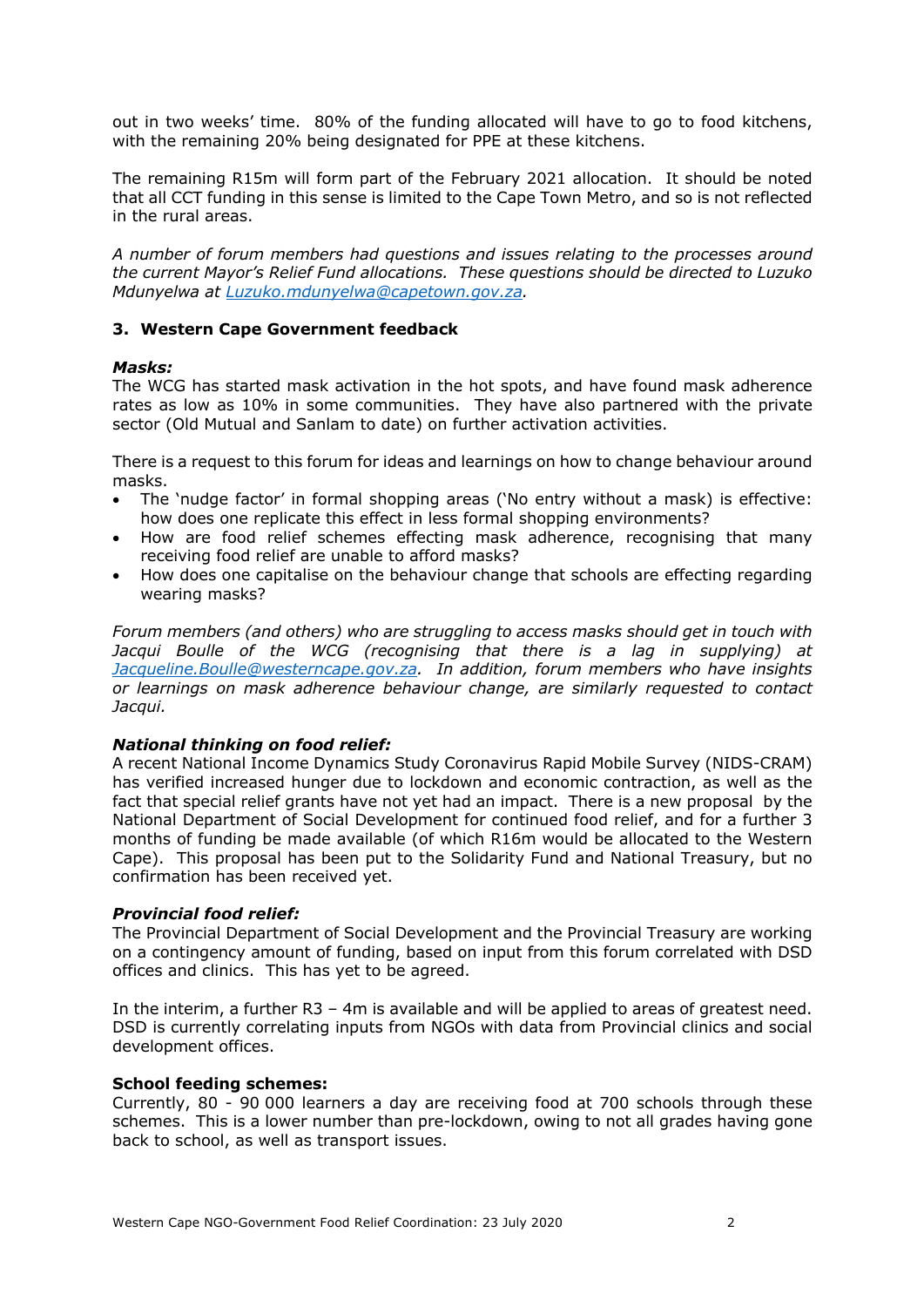The guidelines from the Western Cape Education Department remain that any learners who present for food should receive it, whether they are from that school or another located close by.

### *SASSA Special Covid-19 Relief payments:*

630 000 applications were made from the Western Cape: 281 000 were approved, of which 199 000 have been paid out to date. There is an appeal process that has been opened for the significant number of applications that were declined.

It should be noted that there is no data on where the recipients of the payments are located. It was further noted that approved allocations to people in the Western Cape are far lower when compared to other provincial allocations.

### **4. Transition to local economic recovery and resilience**

It remains important to continue to focus both on food relief and on the longer-term goals of local economic recovery and resilience.

One example of a project that does that, is the Community Kitchens programme, being run between the Provincial Department of Economic Development and Tourism (DEDAT), the DG Murray Trust and the EDP. The core concept of this programme is that an existing voucher system has been expanded to allow for the vouchers to be redeemed at local food suppliers and spazas, rather than large formal retailers. This allows the programme both to meet social need and food requirements, and to stimulate economic activity and local food systems and food markets. It also thereby avoids undermining local food systems at small scale. The aim is to expand the programme beyond the current proposed 6 months, and to crowd in additional donors.

In addition, the WCG has started looking at what recovery looks like, through a WCG Provincial Recovery Plan. One aspect of this plan is investing in local food economies to improve nutrition, given that poor nutrition has long-term health, social and economic implications. Historical food and nutrition system challenges have been exacerbated by the Covid-19 crisis, and the WCG is therefore exploring a systems approach to nutrition, rather than a series of department-by-department interventions.

Options considered in this Plan could include:

- Strengthening and sustaining community kitchens through public works programmes to make them not just a short-term solution.
- Expanding the roles of 2 000 small-scale farmers and fresh produce markets in the Western Cape
- Supporting own production for own consumption.

*Forum members who are interested in providing the voice of civil society to these policy processes should contact Andrew Boraine. Those who indicated an interest during the discussion include:*

- *SEED*
- *Living Hope*
- *Tableview / Blouberg CAN*
- *The Warehouse Trust*
- *Hout Bay CAN*
- *Extreme Soupathon*
- *Ladles of Love*
- *Elgin Foundation Solidarity Fund*
- *Delft Action Network*
- *Ikamva Labantu*
- *Community Chest*
- *Cape Town Together Food Growers' Initiative*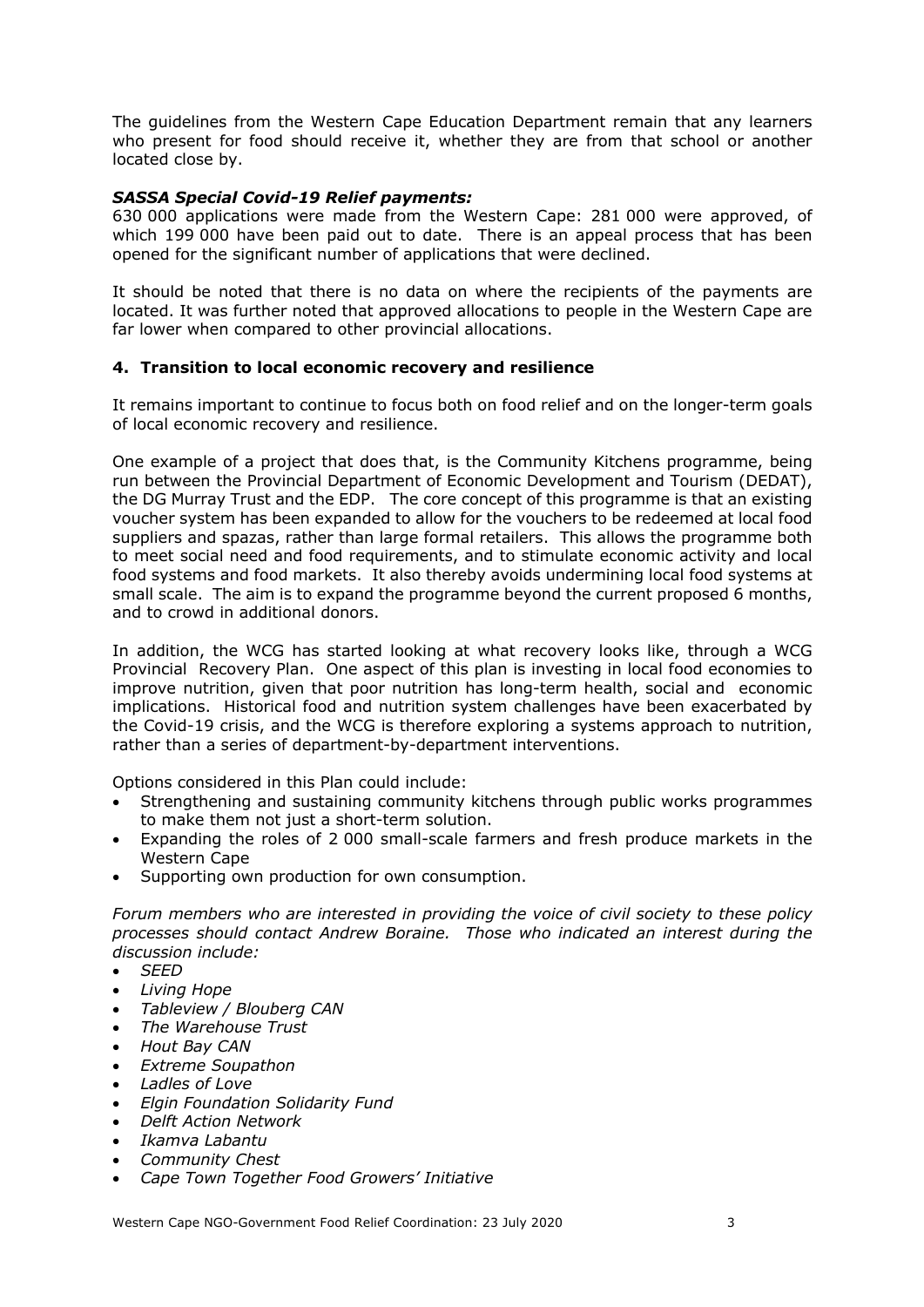• *Centre of Excellence/ Food Governance Community of Practice*

### **5. For information**

• Food Dialogues is a multi-part series of talks on the local food system bringing together speakers involved in shaping the food system, hosted by the SA Urban Food & Farming Trust. *Food Dialogues: Cape Town 2020* will focus on the COVID-19 pandemic and the impact it has had and will have on Cape Town's food system. Themes for the Cape Town Food Dialogues include: Crisis, Politics, Heath, Culture, Economics.

Forum participants are encouraged to view and/or participate in any of the following:

- o Prof. Jane Battersby's overview of Cape Town's food system, https://capetown.fooddialogues.info
- o **Food and Crisis pre-recorded talks**  Monday 27 July 09h00 How crisis impacts our food system:
	- § Gray Maguire, Green Economy Coordinator, DEA&DP, Western Cape Government
	- § Farming in a crisis: the case of smallholder farms. Veronica Baleni, Bhukula Farming Cooperative
	- § A window of opportunity: Connecting immediate responses around the Covid-19 food crisis to long-term food systems change. Andrew Boraine, Western Cape Economic Development Partnership https://capetown.fooddialogues.info/?sc=Dtlulddw
- o **Food and Crisis panel discussion**  Monday 10 August 15h00 Theme Moderator: *Leonie Joubert, Science Writer and Journalist*
- A digital voucher knowledge-sharing and learning workshop is planned. The date is to be confirmed, but will be within the next two weeks. Input is sought from anyone with experience to share on vouchers – whether food or other kinds.

*Forum members who are interested in participating in this workshop should contact Andrew Boraine. Those who indicated interest during the discussion include:* 

- *Tableview / Blouberg CAN*
- *The Warehouse Trust*
- *Community Chest*
- *Mustadafin Foundation*
- *Beautiful Gate South Africa*
- *Delft Action Network*
- *Living Hope*
- *Hope Africa*
- *Somerset West CAN*
- *COE/Food Governance Community of Practice*
- *OneAfrica.org*

### **6. Updating and mapping of NGO food data.**

NGO data, with input from this forum, has been collated up to 5 June 2020.

It was noted that this process requires capacity from NGOs, as well as from those collating the data and standardising it. Despite the extensive effort involved, it is known that capturing the effort, in data, of what this forum has achieved, will continue to have significant impact on government thinking.

*A further request to update the information to the end of July has been proposed, and the same larger intermediary organisations who assisted previously will be contacted for their help with this effort.*